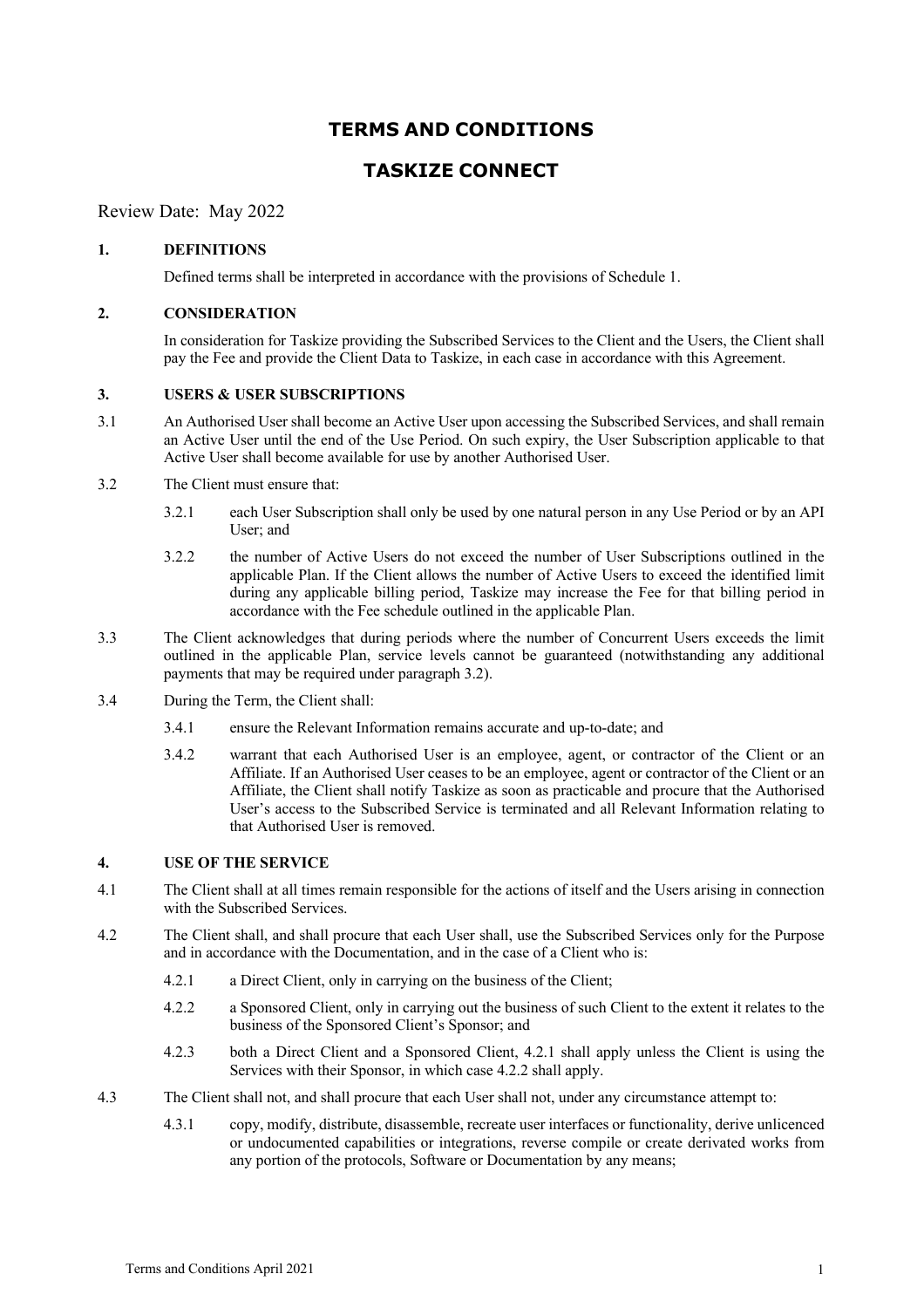- 4.3.2 access, download or make any use of the Services, Software and or Documentation to build a product, software or service that competes with the Services, Software and/or Documentation; or for any reason other than as permitted under paragraph 4.2;
- 4.3.3 licence, sell, rent, assign or otherwise commercially exploit or make available the Services, Software and/or Documentation to any third party, other than as specifically permitted under this Agreement;
- 4.3.4 upload any content that contains viruses, worms, trojan horses, corrupt files or any other equivalent that may damage operation of the Services or any other user's system, computer or device; or
- 4.3.5 remove any proprietary notices from the Website or any materials made available to the Client by Taskize or through the Service.
- 4.4 If the Client becomes aware of any breach or likely breach of paragraphs 4.2 or 4.3, the Client shall notify Taskize as soon as practicable.
- 4.5 Taskize is not obliged to monitor the Client and the Users use of the Service (including the content of the bubble and the use of data) to ensure compliance with paragraphs 4.2 or 4.3, however may do so at its discretion. Where Taskize reasonably believes that there has been a breach, Taskize may without liability take any action set out in the Taskize Acceptable Use Policy.
- 4.6 Where the Client is entitled to use the Taskize API under a subscribed Plan, the Client agrees that it will:
	- 4.6.1 comply with the Documentation applicable to the Taskize API and refrain from taking any action that impedes or corrupts the intent behind the Taskize API; and
	- 4.6.2 adhere to the Taskize API usage limits that may apply under that Plan; and
	- 4.6.3 check for code updates to the Taskize API from time to time, and implement such updates as soon as reasonably practicable (but no later than 3 years after such update takes effect).
- 4.7 Where the Client is entitled to use a Sandbox under a subscribed Plan, the Client agrees that:
	- 4.7.1 the Sandbox may only be used as a test or development environment, and not as a production environment;
	- 4.7.2 Taskize assumes no liability in respect of the Sandbox or any data stored within it, and to the extent permitted by law, expressly disclaims all warranties and conditions of any kind, whether express or implied including, but not limited to, the implied warranties and conditions of merchantability, fitness for a particular purpose and non-infringement in respect of the Taskize Sandbox; and
	- 4.7.3 Taskize does not guarantee any service levels in respect of the Sandbox; and
	- 4.7.4 Taskize may switch off the Client's Sandbox:
		- (a) outside local Business Hours (based on location of Client's head office); or
		- (b) where it has not been accessed for 5 Business Days,

provided that Taskize shall promptly switch the Sandbox back on if requested by the Client.

## **5. INTELLECTUAL PROPERTY**

- 5.1 Subject to paragraph 8, Taskize owns the IPR and all other rights in any Software, Documentation and the technology and structure of the databases and directories created by Taskize in the provision of the Services, with effect from the date of creation.
- 5.2 Taskize grants to the Client for the Term:
	- 5.2.1 the right to use the Taskize name and logo on its websites, screens and databases solely in connection with the provision and use of the Subscribed Services; and
	- 5.2.2 a non-exclusive, worldwide, royalty free and non-transferable right to permit Users to access and use the Software, Documentation, databases and/or directories solely for the Subscribed Services and subject to the provisions of this Agreement.
- 5.3 Taskize shall be entitled to use the Client's name and/or logo:
	- 5.3.1 on its Website, screens and databases to the extent required to provide the Services in accordance with this Agreement; and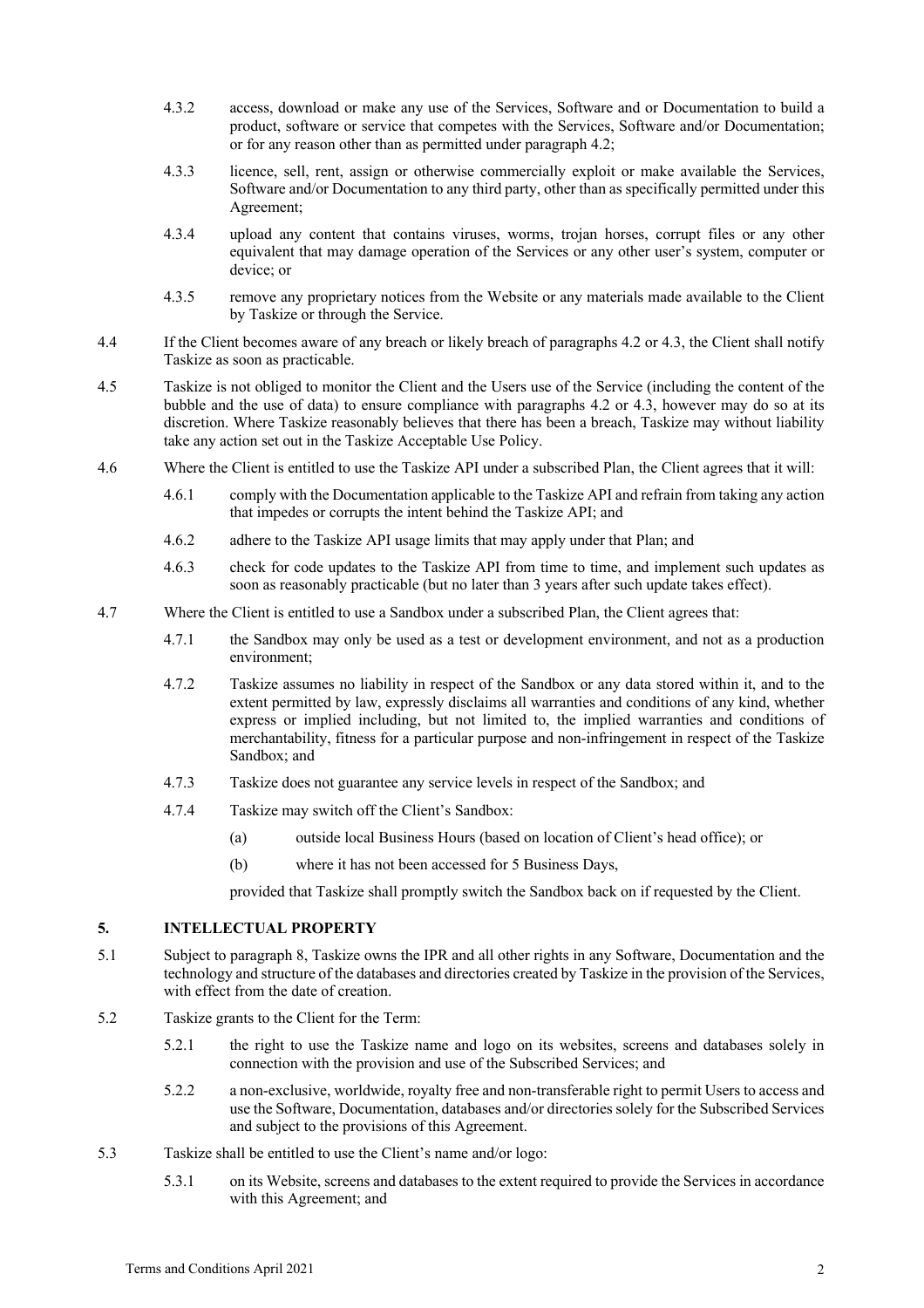- 5.3.2 in lists giving examples of current users or subscribers to the Service
- 5.4 If the Client requires Taskize to cease its use of the Client's logo at any time during the Term of the Agreement, Taskize shall, as soon as reasonably practicable, cease such use. Requests to cease use must be sent to legal@taskize.com.

# **6. CLIENT DATA**

- 6.1 All Client Data remains the sole and exclusive property of the Client.
- 6.2 The Client grants Taskize a non-exclusive, perpetual, irrevocable, worldwide, royalty free, sub-licensable and transferable right to use, format, copy, transmit, anonymise and process the Client Data, only to the extent required to provide the Services contemplated under this Agreement. Without prejudice to the generality of this paragraph, the Client specifically acknowledges that Taskize may use anonymised Client Data and other information, data, material and / or content from one or more of the Clients to provide reports or provide other services. For the avoidance of doubt, the anonymising process shall not be reversable.
- 6.3 The Client warrants that it has the full right and ability to use any data (including the Client Data) that it shares in connection with the Services and that such use (and the use that Taskize may make of such data pursuant to the Documentation) does not breach the IPR of any third party. The Client shall indemnify Taskize in respect of any costs, loss, damages and/or expenses incurred by Taskize arising out of any breach of this paragraph 6.3. For the avoidance of doubt, Taskize does not access the data inputted within a Bubble (except to diagnose operational issues with Client's prior agreement) and has no right to use or disclose such inputted data other than for the provision of the Services contemplated under this Agreement.
- 6.4 The Client acknowledges that:
	- 6.4.1 it is solely responsible for retaining or archiving any Client Data or other data generated or connected with the Service to the extent necessary to meets its or any Users' specific requirements (including legal and regulatory);
	- 6.4.2 it is solely responsible and liable for the integrity, accuracy, legality and quality of its Client Data; and
	- 6.4.3 Taskize is not obligated to verify, nor guarantees or warrants, the accuracy of any Client Data or client data provided by any other user of the Services, or any other data created or stored in connection with the Services.

## **7. DATA SECURITY AND COMPLIANCE WITH GDPR**

The Parties agree to comply with the data security requirements set out in Schedule 2.

## **8. THIRD PARTY PROVIDERS**

- 8.1 The Client acknowledges that:
	- 8.1.1 Taskize may utilize third party providersto enable the delivery of the Service contemplated under this Agreement;
	- 8.1.2 these arrangements with third party providers may be subject to restrictions on use or IPR, ownership or other proprietary rights;
	- 8.1.3 where Taskize reasonably considers that any restrictions or obligations relating to these third party arrangements should be imposed on the Client and each User, Taskize shall provide the relevant details on the Website; and
	- 8.1.4 The Client shall (and shall procure that each User shall) regularly check the website and comply with such restrictions or obligations.
- 8.2 The Client acknowledges that the Services are provided via the Website using the internet, and that any third party facilities utilised to access the Services is done so solely at its own risk.

## **9. SERVICE STANDARD**

- 9.1 Taskize shall ensure that the Subscribed Services are provided substantially in accordance with the Documentation.
- 9.2 The Client acknowledges and agrees on its own behalf and behalf of the Users that the Services may be subject to limitations, failures, delays and other problems inherent in the use of communication facilitates and that such shall not constitute a breach of this Agreement.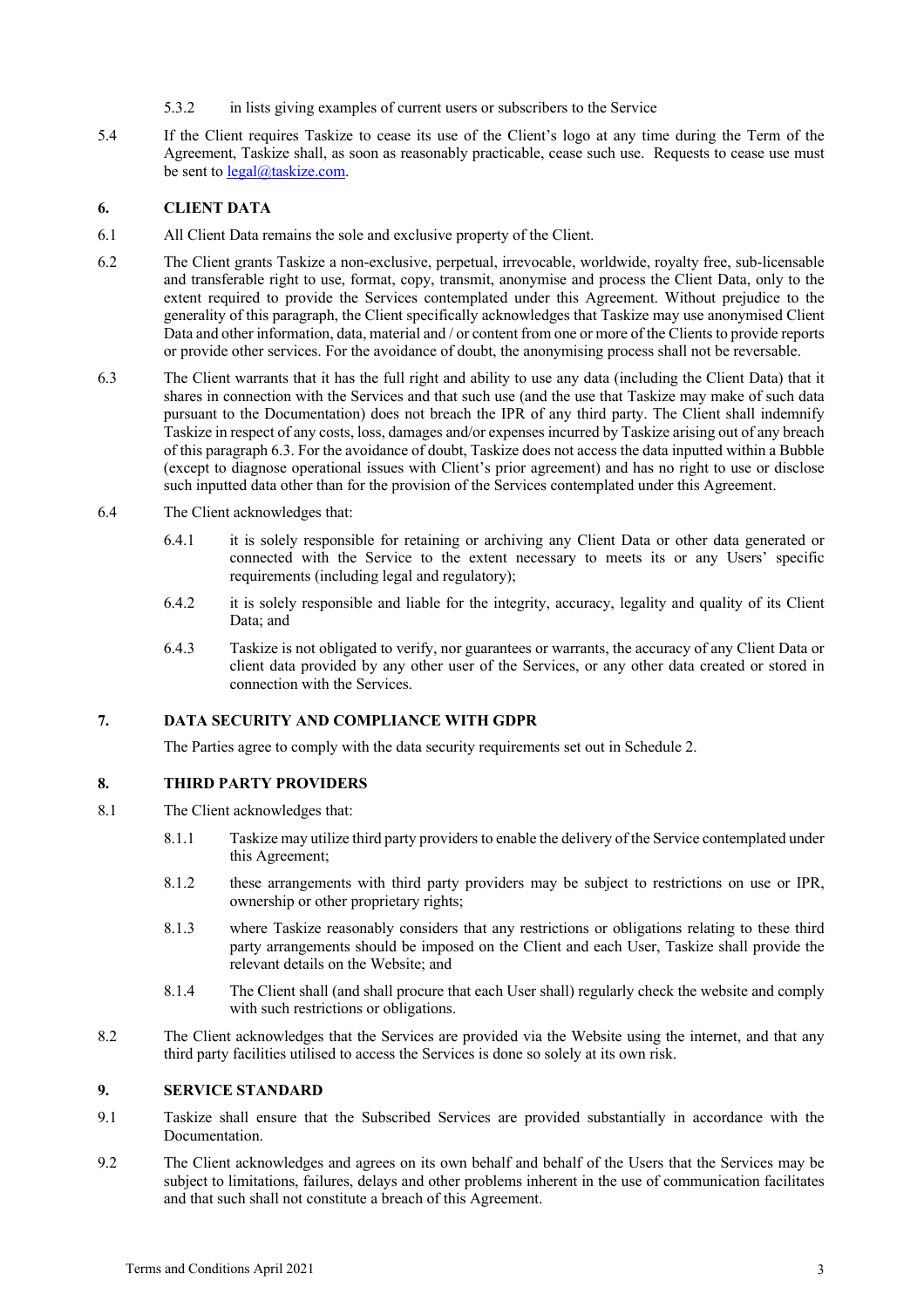#### **10. FEES AND PAYMENT**

- 10.1 The Client shall pay the Fee to Taskize, which shall be invoiced as set out in the Order Form.
- 10.2 All amounts shall be payable in pounds sterling and are exclusive of value added tax (or any other similar tax which Taskize is obliged to apply in any jurisdiction) which shall be payable in addition.
- 10.3 The Client shall pay each invoice within 30 days after the date of such invoice.
- 10.4 Interest shall accrue on any amount not paid by the due date at a rate of 5% pa, commencing on the due date and continuing until fully paid.
- 10.5 The Client may dispute any element of the invoice by providing written notice to Taskize within 10 days of receipt of the invoice. Any undisputed portion of the invoice shall still be paid in accordance with this paragraph 10.

#### **11. CONFIDENTIALITY**

- 11.1 Each Party shall, on an indefinite basis, hold the other Party's Confidential Information in confidence and shall not make the other Party's Confidential Information available to any third party, or use the other Party's Confidential Information for any purpose other than to perform its obligations under this Agreement.
- 11.2 The Parties acknowledge and agree that nothing in paragraph 11.1 is intended to prevent Taskize from disclosing (or facilitating the disclosure of) any Relevant Information or Client Data to other third parties to the extent required to provide the Services envisaged under this Agreement.

#### **12. CLIENT'S OBLIGATIONS AND ACKNOWLEDGEMENTS**

- 12.1 The Client shall, and shall procure that each User shall:
	- 12.1.1 comply with the terms of the Policies;
	- 12.1.2 provide Taskize with the necessary assistance and access to data (including Client Data) as Taskize may reasonably require in order to render the Services, fulfil its obligations under the Agreement or comply with any Applicable Laws; and
	- 12.1.3 notify Taskize if it becomes aware of any local laws, rules or regulations that would have a material adverse effect on any of its obligations or acknowledgements set out in this Agreement.
- 12.2 The Client warrants to Taskize that:
	- 12.2.1 it has the necessary power, authority and right to give all confirmations, acknowledgements, consents and licences that it purports to give to Taskize whether on its own behalf or on behalf of any User pursuant to this Agreement; and
	- 12.2.2 neither it nor any User are deemed a designated person or are otherwise the subject of any sanction's regime (including UK HMT, EU and OFAC sanctions) that are applicable to Taskize given the nature of its business and activity.
- 12.3 If during the Term the Client becomes aware that any warranty in paragraph 12.2 is untrue or misleading, the Client shall notify Taskize as soon as practical. The Client shall indemnify Taskize against all claims, actions, losses, damages, expenses or costs that are suffered or incurred in connection with the Warranties in paragraph 12.2 being untrue or misleading.
- 12.4 The Client acknowledges and agrees (and shall procure that the Users acknowledge and agree) that:
	- 12.4.1 it assumes sole responsibility, and Taskize does not owe any related duty:
		- (a) for any results obtained, and conclusions drawn, from the use of the Services, Software and the Documentation;
		- (b) for ensuring that all Applicable Laws in connection with its and its Users use of the Service, Software and Documentation are complied with;
		- (c) for confirming the identity of each person/entity it deals with using the Services and carrying out any anti-money laundering, know your customer, sanctions checks or regulatory or other checks which it is required or considers desirable to undertake; and
		- (d) for the operation of the equipment used by the Client or any User in connection with the Services (including any equipment used to access, store, transmit or remove data in connection with the Service);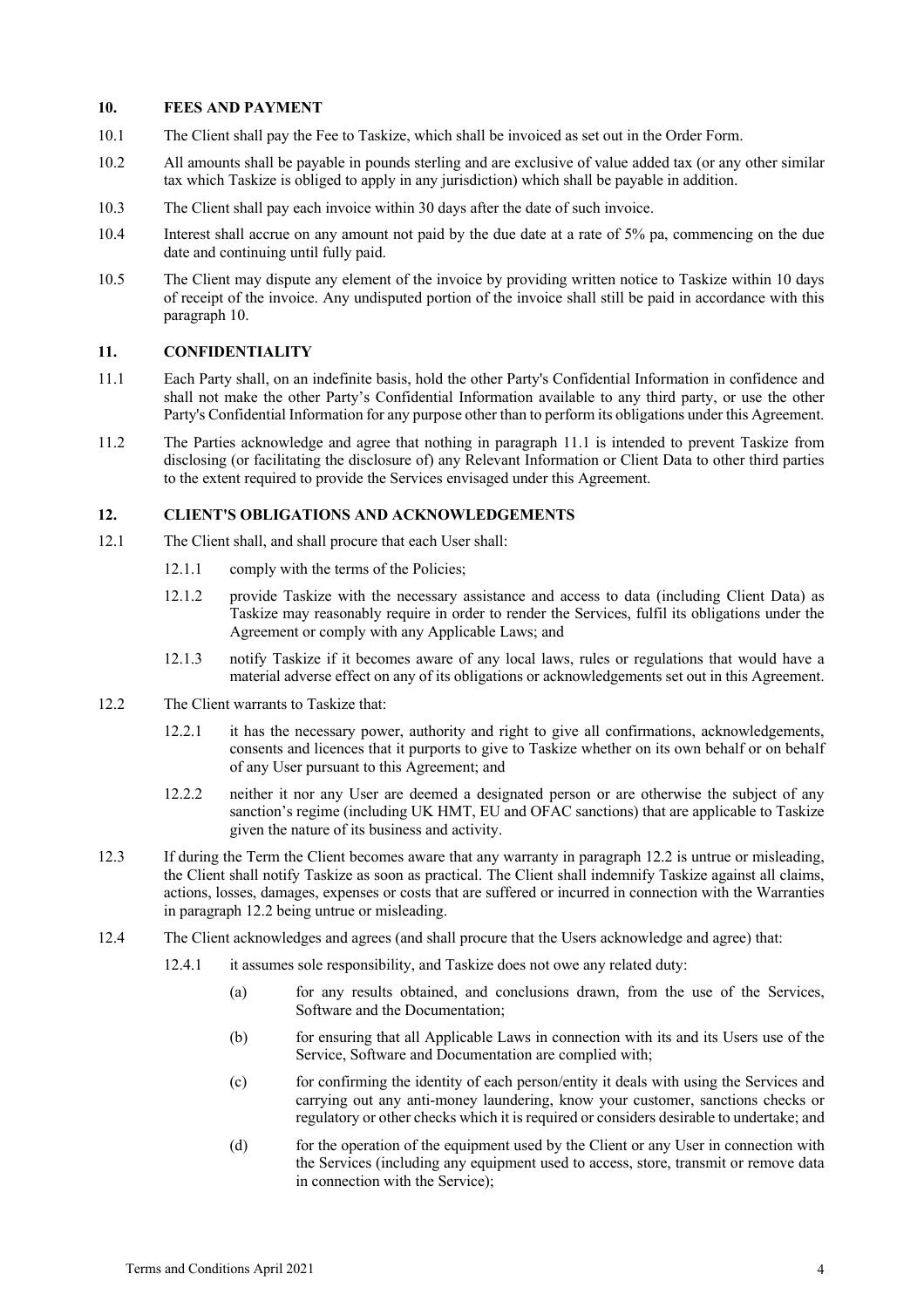- 12.4.2 Taskize does not undertake or assume any responsibility or liability towards any person other than the Client (i.e. no responsibility or liability is owed to any User);
- 12.4.3 the Service involves persons from different entities who are subscribed to the Service interacting with each other and having access to, and receiving copies of, some or all of the Relevant Information and/or the Client Data and/or Bubbles;
- 12.4.4 all warranties, representations, conditions and all other terms of any kind whatsoever implied by statute or common law are, to the fullest extent permitted by Applicable Law, excluded from this Agreement; and
- 12.4.5 the Services, the Documentation and, as applicable, the Software are provided to the Client on an "as is" basis.

# **13. LIMITATION OF LIABILITY**

- 13.1 This paragraph 13 sets out the entire liability of Taskize (including any liability for the acts or omissions of its employees, agents, sub-contractors or any other party for which it is responsible for) arising in connection with the Agreement, the Documentation, the Software and / or the Services, whether arising under contract, tort, negligence or otherwise.
- 13.2 Nothing in this Agreement excludes the liability of Taskize:
	- 13.2.1 for death or personal injury caused by that Party's negligence;
	- 13.2.2 for fraud or fraudulent misrepresentation; or
	- 13.2.3 to the extent such liability may not be excluded by law.
- 13.3 Taskize shall have no liability for any loss or damage arising from or in connection with:
	- 13.3.1 Indirect Loss;
	- 13.3.2 any acts or omissions which occur that are contrary to any provision of the Documentation or Taskize's reasonably provided written instructions;
	- 13.3.3 any acts or omissions of third parties not under the control of Taskize;
	- 13.3.4 any content (including Client Data or third party content) that is used or shared in accordance with this Agreement or as envisaged by the Service;
	- 13.3.5 any errors in information or data provided to Taskize by the Client, a User or any other user of the Services;
	- 13.3.6 any acts or omissions taken at the Client or a User's direction;
	- 13.3.7 any acts or omissions taken at a third party's direction (save where such action is in breach of this Agreement);
	- 13.3.8 any delivery failures or other damage relating to the transfer of content over communication networks and facilities, including the internet of the Service's network connections and telecommunications links;
	- 13.3.9 procuring and maintaining network connections and telecommunications links from any user of the Service's systems to Taskize systems;
	- 13.3.10 any infringement of IPR to the extent that it is based on the Client's use of the Client Data, Services, Software and/or Documentation after notice of the alleged or actual infringement from Taskize or any appropriate authority;
	- 13.3.11 any losses resulting from the Client or any other user revoking a licence to use their intellectual property or data (including Client Data) to the extent required to provide the Service; and
	- 13.3.12 each of the matters set out in paragraph 4.7 and 12.4.
- 13.4 In the event of a claim for infringement of the IPR of any third party, the Client's sole remedy is for Taskize to either (at its discretion) procure the right for the Client to continue using the Services, Software and/or Documentation, or replace or modify such so that they become non-infringing. If such remedies are not reasonably available, Taskize may at its discretion terminate the relevant Services and/or this Agreement on 30 days written notice to the Client without any liability to pay any damages or other costs to the Client, save for refunding any applicable Fees that have been pre-paid in relation to the period post termination.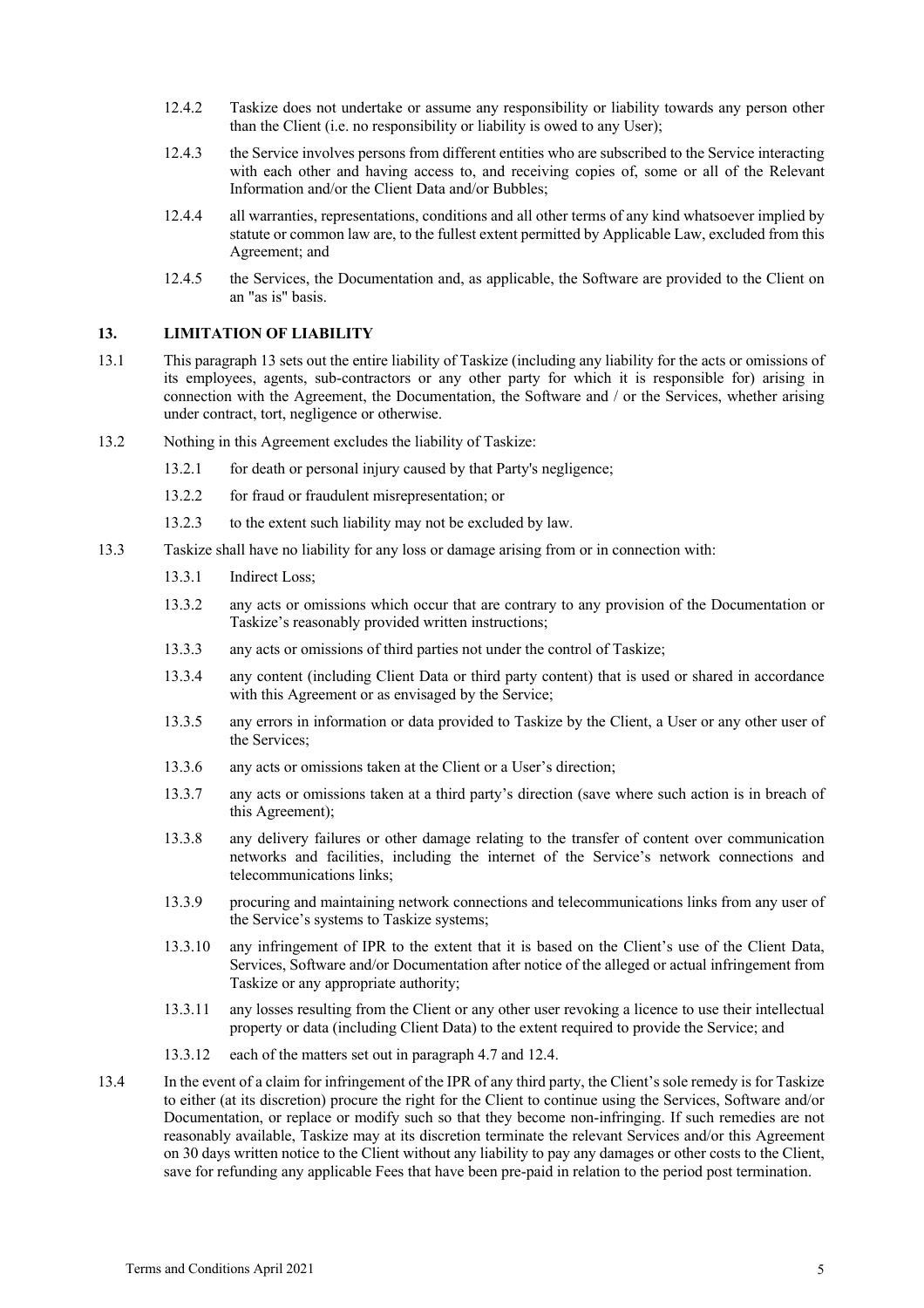- 13.5 Taskize's total aggregate liability for all other loss or damage not covered by paragraphs 13.2, 13.3 or 13.4 under or in connection with this Agreement, the Documentation, the Software, the Subscribed Services and/or the Services whether in contract, tort, negligence or otherwise shall be limited to the Capped Amount.
- 13.6 The Client shall procure that no User shall bring or threaten to bring any claim against Taskize under or in connection with this Agreement, the Documentation, the Software, the Subscribed Services and/or the Services. If a User does bring, or threatens to bring such claim, Client shall indemnify and keep indemnified Taskize in respect of all and any costs, losses, damages and/or expenses incurred.

# **14. TERM**

- 14.1 The agreement shall commence on the Commencement Date and shall continue for the Initial Subscription Period, and unless otherwise specified in the Order Form, shall thereafter automatically renew at the end of each period for a further period of 12 months.
- 14.2 Prior to the commencement of a renewal period contemplated under paragraph 14.1, Taskize may notify the Client of any Fee or Plan Fee change in relation to that renewal period by providing at least 90 days written notice to the Client prior to such renewal period taking effect.
- 14.3 Either Party may prevent the agreement automatically renewing under paragraph 14.1 and terminate the Term at the end of the current period, by providing at least 30 days written notice to the other prior to such renewal period taking effect.

# **15. TERMINATION & SUSPENSION**

- 15.1 This Agreement may be terminated immediately, without prejudice to any other rights a Party may have, by the terminating Party providing written notice to the other Party in the following circumstances:
	- 15.1.1 by Taskize in the event of a payment breach, provided that the Client has received written notice providing specifics of the payment breach, and the Client has failed to cure the breach within 14 days of receiving such notice;
	- 15.1.2 by the non-defaulting Party in the event of a material non-payment breach of this Agreement, provided that the defaulting Party has received written notice providing specifics regarding the material non-payment breach, and it has failed to cure that breach within 30 days of receiving such notice;
	- 15.1.3 by the non-affected Party in the event of an Insolvency Event affecting the other Party; or
	- 15.1.4 by Taskize in the event that Taskize reasonably believes that the Client or an Authorised User is no longer a suitable user of the Service (for example, in the event that a person is made subject to a sanctions regime).
- 15.2 Where Taskize has the right to terminate under clause 15.1, Taskize may instead elect, in its sole discretion, to terminate or suspend a Client's (or any User's) access to the Subscribed Services.
- 15.3 On termination of this Agreement for any reason (and notwithstanding the terms of any Policy):
	- 15.3.1 except in relation to the licence granted under paragraph 6.2, all licences granted by either Party shall be terminated and all User's access to the Taskize platform shall be disabled from the date of termination; and
	- 15.3.2 Taskize shall reasonably co-operate with the Client for one month post termination to provide any archived Bubble content that it is entitled to, but has not yet received, pursuant to the Taskize Record Retention Policy. Taskize may dispose of any Client Data and/or records relating to the Client or any User's use of the Service post this period.
- 15.4 Termination or expiry of this Agreement shall not affect any rights, remedies, obligations or liabilities of the Parties (including any right to claim damages for contractual breach) that have accrued up to the date of termination or expiry.
- 15.5 Any Documentation provision that is expressly or by implication intended to remain in force post termination of this Agreement (including paragraphs 6.2, 7, 11, 13, 15.4, 15.5, 16, 17, 18, the Client's obligations under the Client Record Retention Policy and the Client's obligation to pay the Fee for the unexpired portion of any applicable term contemplated under paragraph 14.1) shall remain in full force and effect.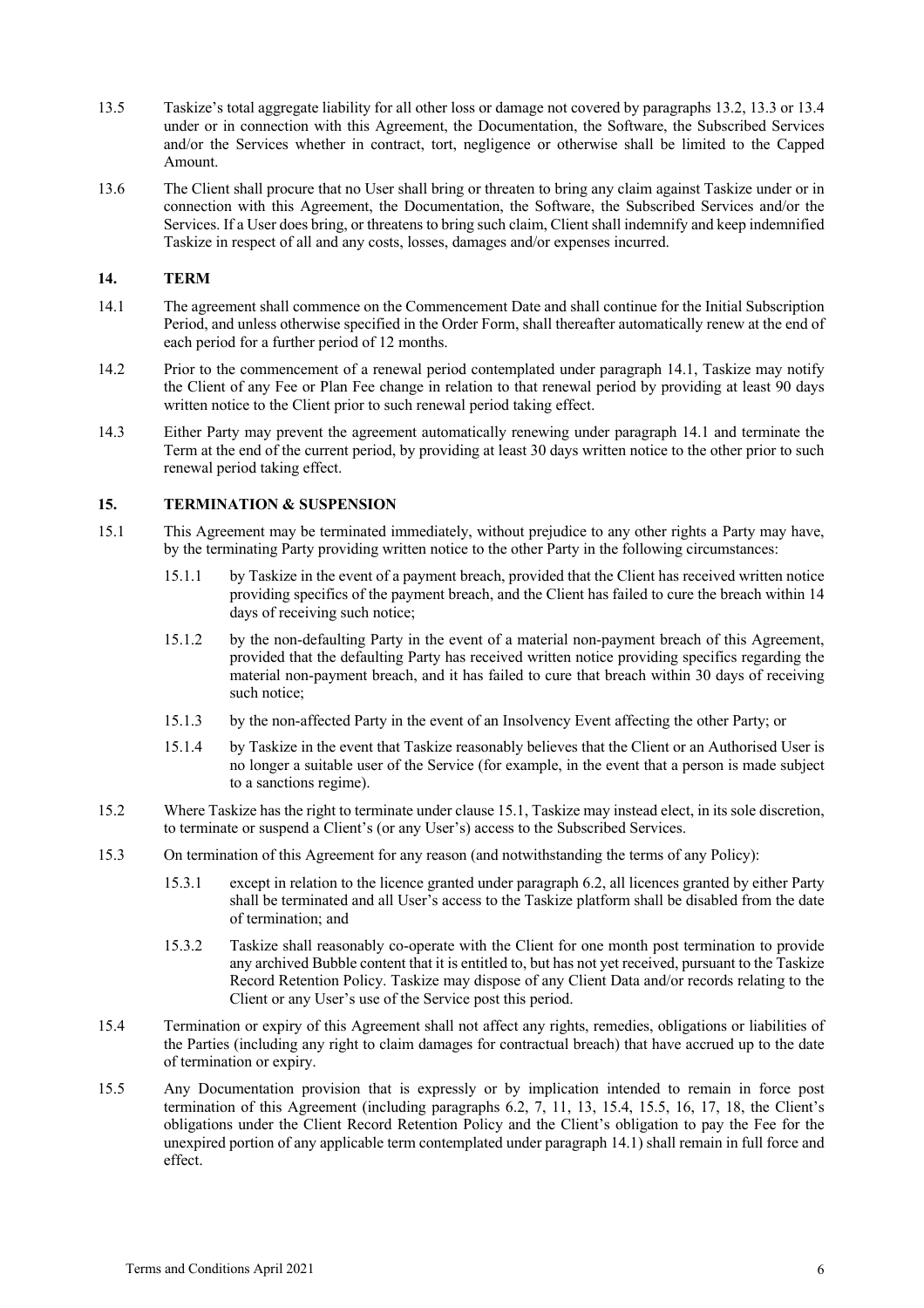## **16. DISPUTE RESOLUTION, GOVERNING LAW AND JURISDICTION**

- 16.1 In the event of a dispute between the Parties:
	- 16.1.1 the Parties must use all reasonable endeavours to resolve the dispute as soon as possible; and
	- 16.1.2 if the dispute cannot be resolved within 60 days, or such other period as may be agreed between the Parties, the Parties must refer the matter to mediation in accordance with the Centre for Effective Dispute Resolution (CEDR) model mediation procedure.
- 16.2 All (including non-contractual) disputes and claims arising out of this Agreement (or its subject matter or formation) are governed by the laws of England and Wales and, subject to paragraphs 16.1 and 16.3, the Parties irrevocably agree that the courts of England have exclusive jurisdiction to settle such disputes and claims.
- 16.3 Nothing in this paragraph 16 shall prevent a Party from seeking any interim or provisional relief concerning a dispute at any time, if required to protect the immediate interests of such a Party.

# **17. NOTICES**

- 17.1 Any contractual notice to be given pursuant to this Agreement shall be in writing and shall be delivered by email, hand, or sent by first class pre-paid post to the other Party at its Legal Notice Contact.
- 17.2 A correctly addressed notice delivered by:
	- 17.2.1 hand shall be deemed to have been received when delivered;
	- 17.2.2 first class pre-paid post shall be deemed to have been received three days after the date of posting; and
	- 17.2.3 email shall be deemed to have been received at the time of transmission (as shown by the timed printout obtained by the sender), or if delivery is not between the hours of 9am to 5pm (in the place of receipt) on a Business Day, at 9 am on the first Business Day following delivery.

## **18. GENERAL**

- 18.1 Neither Party shall be liable under this Agreement to the extent it is prevented from performing its obligations (other than any payment obligation) by a Force Majeure Event, provided that the affected Party notifies the non-affected Party of such an event and its expected duration as soon as practical. Where such Force Majeure Event prevents an affected Party from performing its obligations for more than 60 days, the non-affected Party may terminate this Agreement, with immediate effect, by providing written notice to the affected Party.
- 18.2 The Client agrees that Taskize may at any time during the Term, unilaterally amend these Terms and Conditions to the extent reasonably required to comply with any Applicable Laws by providing written notice of such amendment on the Website.
- 18.3 If there is any inconsistency between any of the provisions of:
	- 18.3.1 these Terms and Conditions or the Order Form, then the Order Form shall prevail; and
	- 18.3.2 the Agreement and the Policies then this Agreement shall prevail.
- 18.4 Only waivers that are in writing shall constitute a valid waiver. No failure or delay to exercise a valid right shall constitute a waiver.
- 18.5 Each of the provisions of the Agreement shall be construed as a separate and independent provision and shall not be limited or restricted by any other provision. If any provision (or part of a provision) of the Agreement is invalid, the other provisions will remain in effect. To the extent that such a provision would be valid if some part of it were deleted, that provision shall apply with whatever modification is necessary to give effect to the commercial intention of the Parties.
- 18.6 This Agreement constitutes the whole agreement between the Parties and supersedes any previous arrangement, understanding or agreement between them relating to such subject matter. Each Party acknowledges that it does not rely on any undertaking or promise outside of this Agreement.
- 18.7 The Client shall not, without the prior written consent of Taskize, assign, transfer, charge, or deal in any other manner with all or any of its rights or obligations under the Agreement.
- 18.8 Nothing in this Agreement is intended to, or shall operate to, create a partnership between the Parties, or authorise either Party to act as agent for the other, and neither Party shall have the authority to act in the name or on behalf of or otherwise to bind the other Party in any way.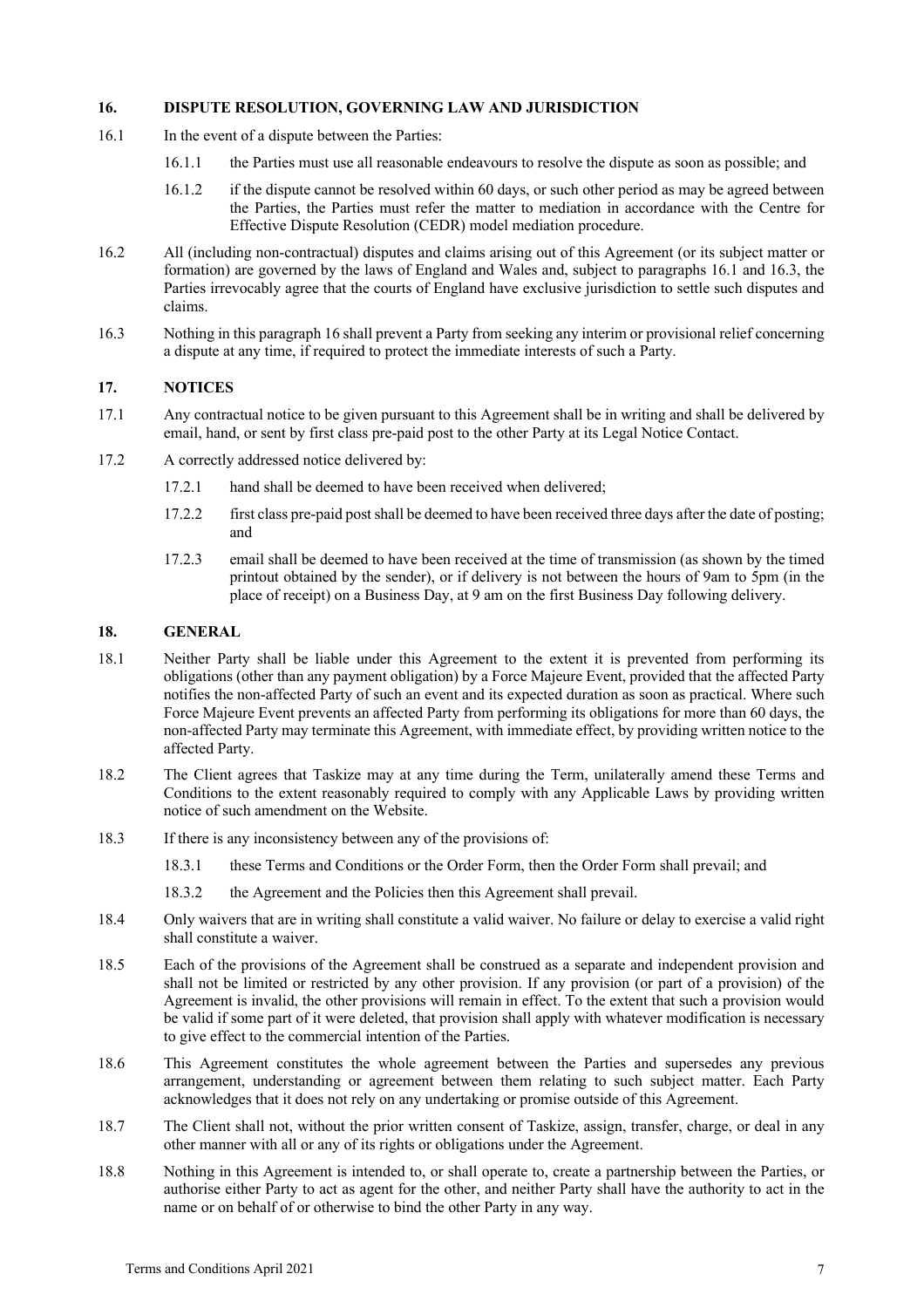- 18.9 This Agreement does not confer any rights on any person or party (other than the parties to this Agreement and, where applicable, their successors and permitted assigns) pursuant to the Contracts (Rights of Third Parties) Act 1999.
- 18.10 The rights of the Parties to terminate, rescind or agree any variation, waiver or settlement under this Agreement are not subject to the consent of any other person.

#### **19. INTERPRETATION**

In these Terms and Conditions, unless otherwise specified:

- 19.1 a reference to the Terms and Conditions or any document or statute referred to in these Terms and Conditions shall be construed as reference to that document or statute, as validly amended, varied, replaced or supplemented from time to time;
- 19.2 references to a "person" shall be construed so as to include any individual, firm, company, government, state or agency of a state, local or municipal authority or government body or any joint venture, association or partnership (whether or not having separate legal personality);
- 19.3 references to writing shall include any modes of reproducing words in a legible and non-transitory form and shall include electronic mail;
- 19.4 references to times of the day are to London time, and any reference to a "day" (including within the phrase "Business Day") shall mean a period of 24 hours running from midnight to midnight;
- 19.5 headings and titles are for convenience only and do not affect the interpretation of these Terms and Conditions;
- 19.6 references to "costs" and/or "expenses" incurred by a person shall not include any amount in respect of VAT comprised in such costs or expenses for which either that person or, if relevant, any other member of the VAT group to which that person belongs is entitled to credit as input tax;
- 19.7 references to "£" are to pounds sterling and reference to any amount in such currency shall be deemed to include reference to an equivalent amount in any other currency;
- 19.8 general words shall not be given a restrictive meaning by reason of the fact that they are followed by particular examples intended to be embraced by the general words; and
- 19.9 the provisions of regulations 9 and 11 of The Electronic Commerce (EC Directive) Regulations 2002 shall not apply to this Agreement.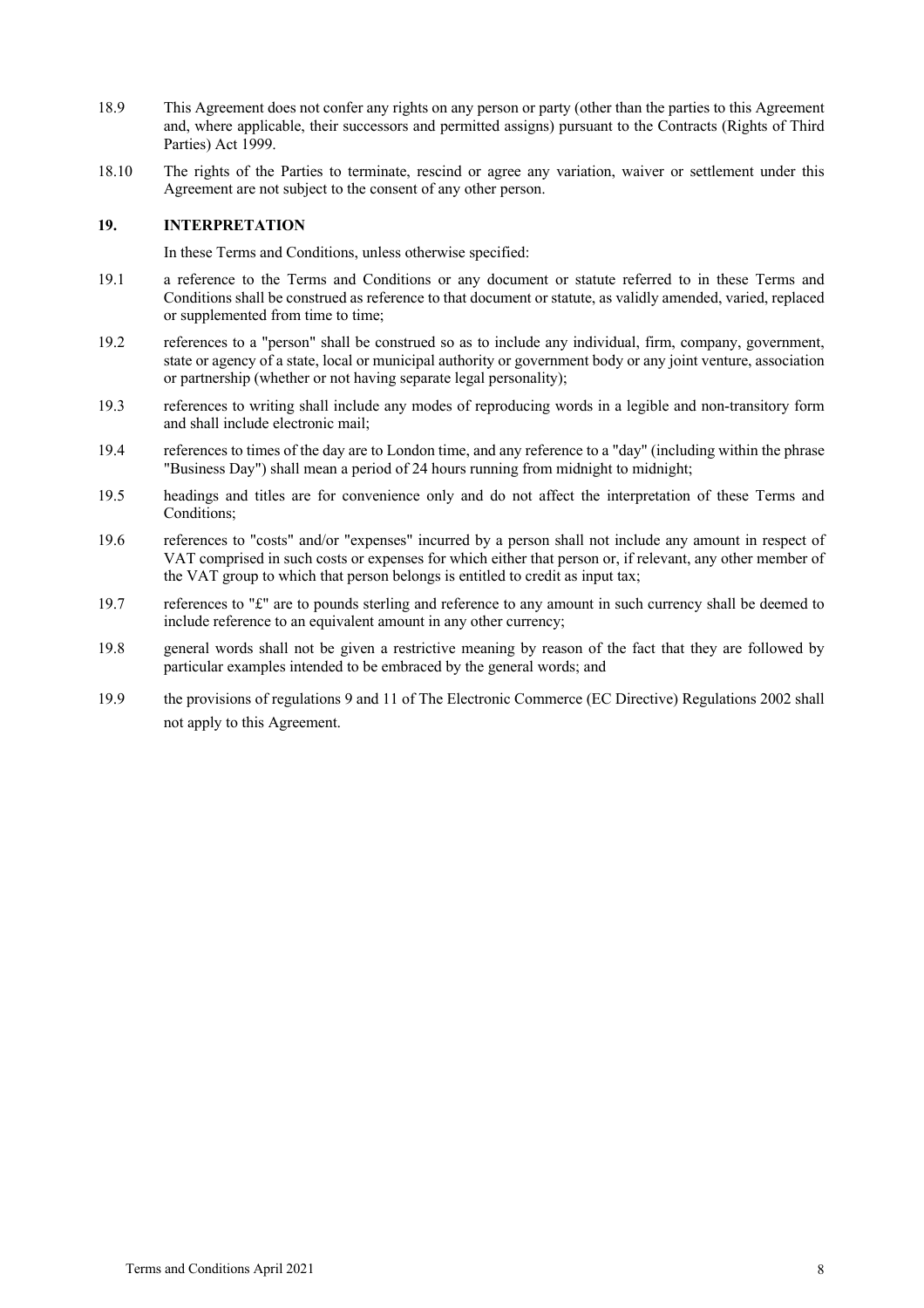# **Schedule 1: Definitions and interpretation**

In these Terms and Conditions, the following words or expressions shall have the following meanings:

| <b>Active User</b>              | an Authorised User who has become, and has not ceased to be, an Active User<br>pursuant to paragraph 3.1;                                                                                                                           |
|---------------------------------|-------------------------------------------------------------------------------------------------------------------------------------------------------------------------------------------------------------------------------------|
| <b>Adequacy Decision</b>        | draft decision affirming the adequate protection of Personal Data by the United<br>Kingdom issued by the European Commission on 19 February 2021, and includes any<br>subsequent formal confirmation or extension of such decision; |
| <b>Affiliate</b>                | any subsidiary or subsidiary undertaking of the Client, parent undertaking of the                                                                                                                                                   |
|                                 | Client, any subsidiary or subsidiary undertaking of such parent undertaking (and for                                                                                                                                                |
|                                 | the purposes of this Agreement "subsidiary", "subsidiary undertaking", and "parent                                                                                                                                                  |
|                                 | undertaking" shall be construed in accordance with Sections 1159 and 1162 of the                                                                                                                                                    |
|                                 | Companies Act 2006);                                                                                                                                                                                                                |
| Agreement                       | these Terms and Conditions, the Order Form and any other documents incorporated by<br>reference;                                                                                                                                    |
| <b>API User</b>                 | a running instance of a computer program accessing Taskize functionality                                                                                                                                                            |
|                                 | autonomously via the TaskizeAPI solely for the benefit of the Client or an Affiliate.                                                                                                                                               |
| <b>Applicable Laws</b>          | Multiple running instances of a program are each separate API Users;<br>any applicable laws, regulations or rules of, or a request from, any relevant regulator,                                                                    |
|                                 | governmental or administrative body or authority or which is necessary to comply with                                                                                                                                               |
|                                 | any binding decision, judgement, undertaking or obligation of a Party;                                                                                                                                                              |
| <b>Authorised User</b>          | a natural person who is:                                                                                                                                                                                                            |
|                                 | an employee, agent, or contractor of the Client or an Affiliate; and<br>i.                                                                                                                                                          |
|                                 | ii.<br>who the Client has provided Relevant Information to Taskize about for the                                                                                                                                                    |
|                                 | purposes of enabling that person to use the Service;                                                                                                                                                                                |
| <b>Bubble</b>                   | the record of an interaction between i) the Client or a User and /or ii) zero or more                                                                                                                                               |
| <b>Business Day</b>             | Users and /or iii) zero or more third party users of the Service;<br>a day other than a Saturday or Sunday or public holiday in England when banks in                                                                               |
|                                 | London are open for business;                                                                                                                                                                                                       |
| <b>Capped Amount</b>            | the higher of:                                                                                                                                                                                                                      |
|                                 | total Fees paid by the Client during the 12 months immediately preceding the<br>$\mathbf{i}$ .                                                                                                                                      |
|                                 | date on which the claim arose; and                                                                                                                                                                                                  |
|                                 | £10,000;<br>ii.                                                                                                                                                                                                                     |
| <b>Client</b>                   | the entity named as the Client in the Order Form;                                                                                                                                                                                   |
| <b>Client Data</b>              | the Personal Data, data, information and/or material inputted by the Client and/or any<br>User to the Services or otherwise provided by it or any User in connection with the                                                       |
|                                 | Service or provided to Taskize;                                                                                                                                                                                                     |
| <b>Commencement Date</b>        | the commencement date of this Agreement being the date set out in the Order Form;                                                                                                                                                   |
| <b>Concurrent Users</b>         | the maximum number of Active Users using the Subscribed Services in relation to a                                                                                                                                                   |
|                                 | Plan during any given hour. Concurrent Users shall be equal in number to User                                                                                                                                                       |
|                                 | Subscriptions unless otherwise stated on the Order Form;                                                                                                                                                                            |
| <b>Confidential Information</b> | in respect of either Party any information, data and/ or material that is proprietary                                                                                                                                               |
|                                 | and/or confidential and is either clearly labelled as such or is by its nature of a                                                                                                                                                 |
|                                 | proprietary and/or confidential nature except information which:<br>is or becomes publicly known other than through any act or omission of the<br>1.                                                                                |
|                                 | receiving Party;                                                                                                                                                                                                                    |
|                                 | ii.<br>is disclosed by Taskize pursuant to a provision of this Agreement or a Policy.                                                                                                                                               |
|                                 | For the avoidance of doubt, Taskize does not access the data inputted within a                                                                                                                                                      |
|                                 | Bubble (except to diagnose operational issues with Client's prior agreement)                                                                                                                                                        |
|                                 | and has no right to use or disclose such inputted data other than for the                                                                                                                                                           |
|                                 | provision of the Services contemplated under this Agreement.                                                                                                                                                                        |
|                                 | iii.<br>was in the other Party's lawful possession before the disclosure;<br>is lawfully disclosed to the receiving Party by a third party without restriction<br>iv.                                                               |
|                                 | on disclosure;                                                                                                                                                                                                                      |
|                                 | is independently developed by the receiving Party, which independent<br>v.                                                                                                                                                          |
|                                 | development can be shown by written evidence; or                                                                                                                                                                                    |
|                                 | is required to be disclosed by law, by regulation, by any court of competent<br>vi.                                                                                                                                                 |
|                                 | jurisdiction or by any regulatory, supervisory or administrative authority or                                                                                                                                                       |
|                                 | body (in which case the disclosing Party shall notify the other Party, unless<br>this is in conflict with Applicable Laws);                                                                                                         |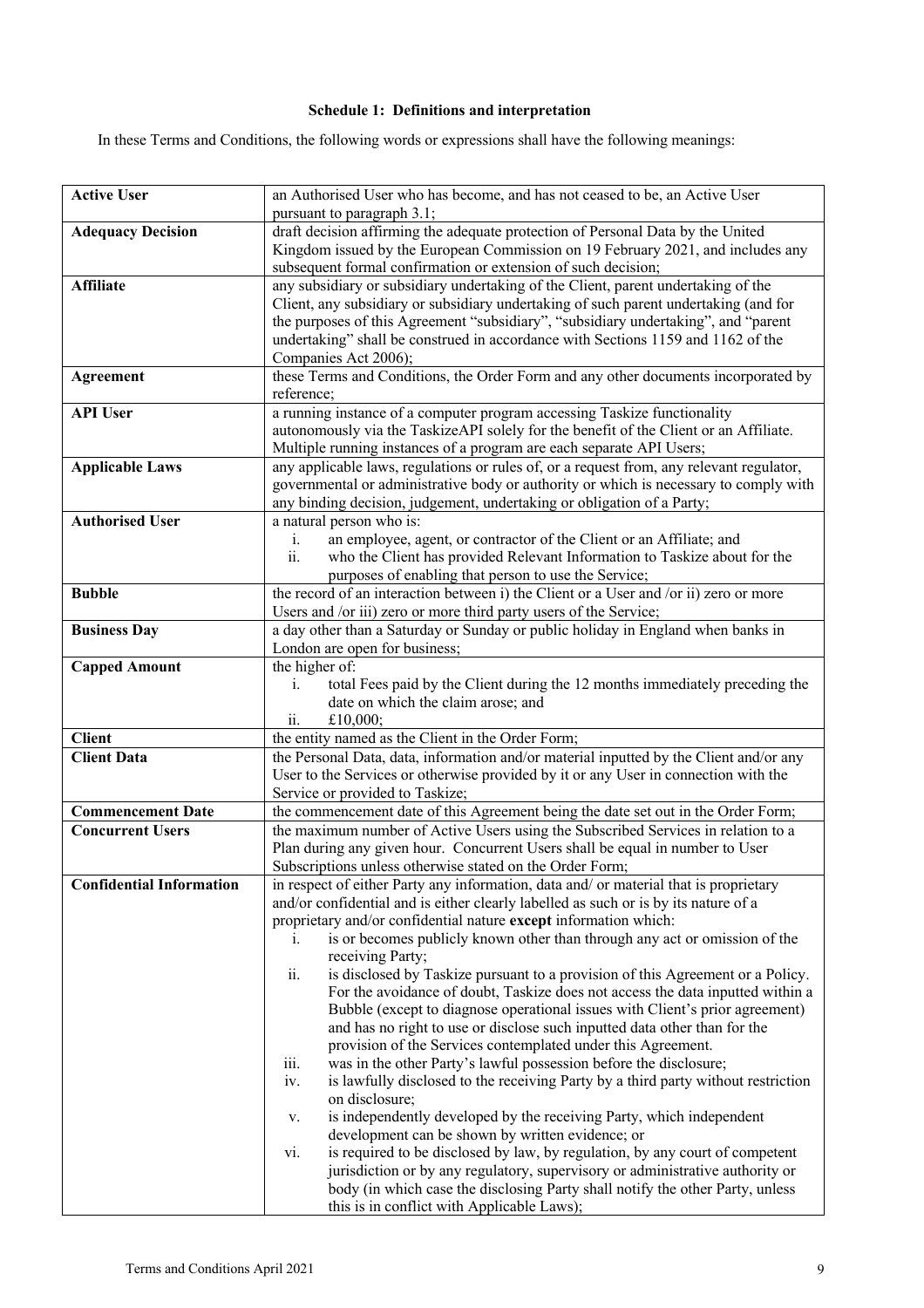| <b>Direct Client</b>               | a Client who is a paying subscriber with a Plan which entitles it to use Subscribed<br>Services for their own business purposes as set out in the Order Form;                       |
|------------------------------------|-------------------------------------------------------------------------------------------------------------------------------------------------------------------------------------|
| <b>DP Laws</b>                     | all data protection and privacy legislation in force from time to time as                                                                                                           |
|                                    | applicable to a Party including, UK GDPR, the UK Data Protection Act 2018,                                                                                                          |
|                                    | and the Privacy and Electronic Communications Regulations 2003 (SI                                                                                                                  |
|                                    | 2003/2426) as amended.                                                                                                                                                              |
|                                    |                                                                                                                                                                                     |
|                                    | UK GDPR is the retained version of the EU General Data Protection Regulation                                                                                                        |
|                                    | ((EU) 2016/679) in the UK, as defined in s.3(10) of the Data Protection Act                                                                                                         |
|                                    | 2018, and as supplemented by s.205(4), and all references in this Agreement                                                                                                         |
|                                    | to "GDPR" are to UK GDPR unless otherwise stated.                                                                                                                                   |
| Documentation                      | the Order Form, these Terms and Conditions, the Policies, and the Product                                                                                                           |
|                                    | Specification on the Website from time to time;                                                                                                                                     |
| Fee                                | all amounts set out in the Order Form as being payable by the Client to Taskize;                                                                                                    |
| <b>Force Majeure Event</b>         | any acts, events, omissions or accidents beyond a Party's reasonable control, including,                                                                                            |
|                                    | without limitation, strikes, lock-outs or other industrial disputes (whether involving the                                                                                          |
|                                    | workforce of Taskize or any other party), failure of a utility service or transport or                                                                                              |
|                                    | telecommunications network, act of God, war, riot, civil commotion, malicious<br>damage, compliance with any law or governmental order, rule, regulation or direction               |
|                                    | (including any change to such law, order, rule, regulation or direction), accident,                                                                                                 |
|                                    | breakdown of plant or machinery, fire, flood, storm or default of suppliers or sub-                                                                                                 |
|                                    | contractors;                                                                                                                                                                        |
| <b>Initial Subscription Period</b> | the period of 1 year from the Commencement Date unless otherwise stated on the                                                                                                      |
|                                    | Order Form;                                                                                                                                                                         |
| <b>IPR</b>                         | all trade secrets, patents and patent applications, trade or service marks (whether                                                                                                 |
|                                    | registered or unregistered and including any goodwill acquired in such trade or service                                                                                             |
|                                    | marks), trade / business names, internet domain names, e-mail address names,                                                                                                        |
|                                    | copyright (including rights in computer software), moral rights, database rights, design                                                                                            |
|                                    | rights, rights in know-how, rights in inventions (whether patentable or not) and all                                                                                                |
|                                    | other intellectual property and proprietary rights (whether registered or unregistered,<br>and any application for the foregoing), and all other equivalent or similar rights which |
|                                    | may subsist anywhere in the world;                                                                                                                                                  |
| <b>Indirect Loss</b>               | any loss of profits, loss of business, depletion of goodwill and/or similar losses or loss                                                                                          |
|                                    | or corruption of data or information, or for any special, indirect or consequential loss,                                                                                           |
|                                    | costs, damages, charges or expenses however arising under or in connection with this                                                                                                |
|                                    | Agreement, the Documentation, the Software, the Subscribed Services and/or the                                                                                                      |
|                                    | Services, whether in contract, tort (including for negligence or breach of statutory                                                                                                |
|                                    | duty), misrepresentation, restitution or otherwise;                                                                                                                                 |
| <b>Insolvency Event</b>            | any event where:                                                                                                                                                                    |
|                                    | a Party stops or suspends its business or payment of its debts or any class of<br>1.<br>its debts generally or is or becomes unable to pay its debts (within the                    |
|                                    | meaning of section 123 of the Insolvency Act 1986) or otherwise becomes                                                                                                             |
|                                    | insolvent; or                                                                                                                                                                       |
|                                    | ii.<br>a receiver or administrative receiver is appointed in respect of a Party or the                                                                                              |
|                                    | whole or any material part of its assets or undertaking, a Party requests the                                                                                                       |
|                                    | appointment of such a person or any step is taken to enforce any charge,                                                                                                            |
|                                    | mortgage or other security interest over all or any material part of its assets or                                                                                                  |
|                                    | undertaking or any of the same is or becomes enforceable; or                                                                                                                        |
|                                    | a voluntary arrangement under section 1 of the Insolvency Act 1986, a<br>iii.                                                                                                       |
|                                    | scheme of arrangement under part 26 of the Companies Act 2006, or any                                                                                                               |
|                                    | other arrangement, compromise or composition of a Party's debts, or any<br>class of its debts, is proposed or made by or with a Party; or                                           |
|                                    | circumstances arise or events occur in relation to a Party or any of its material<br>iv.                                                                                            |
|                                    | assets in any country or territory in which it carries on business or to the                                                                                                        |
|                                    | jurisdiction of whose courts it or any of its assets is subject, which                                                                                                              |
|                                    | corresponds to or has an effect equivalent or similar to any of those stated in                                                                                                     |
|                                    | paragraphs <i>i, ii</i> and <i>iii</i> above.                                                                                                                                       |
| <b>Legal Notice Contact</b>        | shall, for each of the Parties, be the address and/or email stated as the Legal Notice                                                                                              |
|                                    | Contact for that Party on the Order Form. Such Legal Notice Contact may be amended                                                                                                  |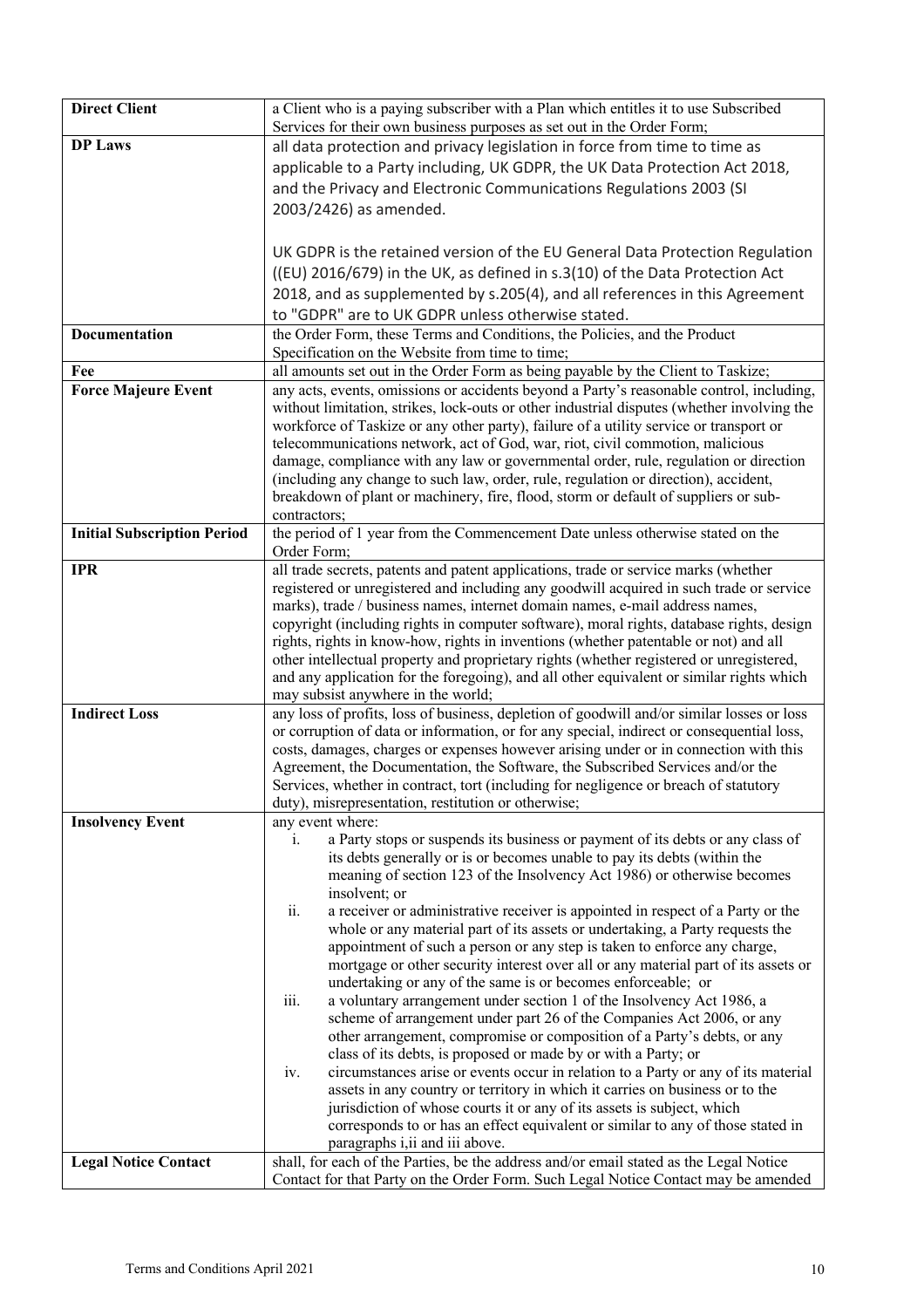|                              | by notice to the other party in accordance with the terms of paragraph 17 from time to           |
|------------------------------|--------------------------------------------------------------------------------------------------|
|                              | time;                                                                                            |
| <b>Member State</b>          | means a member state of the European Union, which does not include the United                    |
|                              | Kingdom;                                                                                         |
| <b>Order Form</b>            | the Order Form entered into by the Client subscribing for the Subscribed Services (as            |
|                              | such may be amended or replaced from time to time);                                              |
| Party                        | Taskize or the Client, as applicable, each of which are a party to this Agreement (and "Parties" |
|                              | shall be interpreted accordingly);                                                               |
| <b>Personal Data</b>         | shall have the same meaning as in the DP Laws;                                                   |
| Plan                         | a service plan subscribed for by the Client and as detailed on the Order Form;                   |
| Plan Fee                     | the Plan Fee set out in the Order Form in respect of any Plan;                                   |
| <b>Policies</b>              | the Taskize Connect Policies (and such reference includes any updated or replacement             |
|                              | policy in existence from time to time) which are available on the Website from time to           |
|                              | time in the section entitled "Policies";                                                         |
| <b>Process or Processing</b> | in the context of Personal Data, any operation or set of operations which is performed upon      |
|                              | Personal Data, such as but not limited to, collection, recording, organization, storage, use,    |
|                              | retrieval, transmission, erasure or destruction;                                                 |
| <b>Product Specification</b> | the document of that name available on the Website from time to time;                            |
| <b>Purpose</b>               | to allow staff from one or more companies (including the Client) to communicate with             |
|                              | other companies to resolve issues, as further restricted by the Scope of Use.                    |
| <b>Relevant Information</b>  | the name, phone number, email address and job title of each User and such other                  |
|                              | information as Taskize may reasonably request in relation to such Users;                         |
| <b>Scope of Use</b>          | additional restriction on the Purpose as may be set out in the Order Form;                       |
| <b>Sandbox</b>               | a non-production instance of the Taskize Software or Service which Taskize may make              |
|                              | available to the Client for testing purposes from time to time;                                  |
| <b>Services</b>              | all of the services provided by Taskize (and Service shall be construed accordingly);            |
| <b>Software</b>              | the computer programs that may be licensed by Taskize under this Agreement,                      |
|                              | including but not limited to, any third-party proprietary or open source software that is        |
|                              | embedded into, or otherwise furnished by Taskize and any software applications,                  |
|                              | developments, customisations, enhancements, updates, upgrades, releases, replacement             |
|                              | or successor products, defect or error corrections, patches and other modifications              |
|                              | thereto provided to the Client together with the related Documentation;                          |
| Sponsor(s)                   | in relation to a Sponsored Client, the Client(s) sponsoring that Sponsored Client;               |
| <b>Sponsored Client</b>      | a Client whose access to the Subscribed Services is contingent upon one or more                  |
|                              | Sponsors as identified in the Order Form;                                                        |
| <b>Standard Contractual</b>  | the standard contractual clauses for the transfer of personal data to processors                 |
| <b>Clauses</b>               | established in third countries, as approved by the European Commission in Decision               |
|                              | 2010/87/EU, or any set of clauses approved by the European Commission which                      |
|                              | amends, replaces or supersedes these;                                                            |
| <b>Subscribed Services</b>   | those parts of the Service that are included in the Plan(s) subscribed for by the Client         |
|                              | as set out in the Order Form;                                                                    |
| <b>Taskize</b>               | Taskize Limited incorporated and registered in England and Wales with company                    |
|                              | number 07921239 whose registered office is at 33 Cannon Street, London EC4M 5SB;                 |
| <b>Taskize API</b>           | Taskize Application Programming Interface, as further described in the                           |
|                              | Documentation;                                                                                   |
| Term                         | the Initial Subscription Period together with any subsequent renewal periods;                    |
| <b>Use Period</b>            | unless otherwise stated in the Order Form, a period of 90 days;                                  |
| <b>User</b>                  | any:                                                                                             |
|                              | i.<br>Authorised User;                                                                           |
|                              | ii.<br>API User; and/or                                                                          |
|                              | Active User.<br>iii.                                                                             |
| <b>User Subscriptions</b>    | the user subscriptions which entitle Active Users or API Users to access and use the             |
|                              | Subscribed Services pursuant to this Agreement, as set out in the Order Form;                    |
| Website                      | the Taskize website which is currently www.taskize.com and any subdomain of                      |
|                              | taskize.com, as may be changed from time to time.                                                |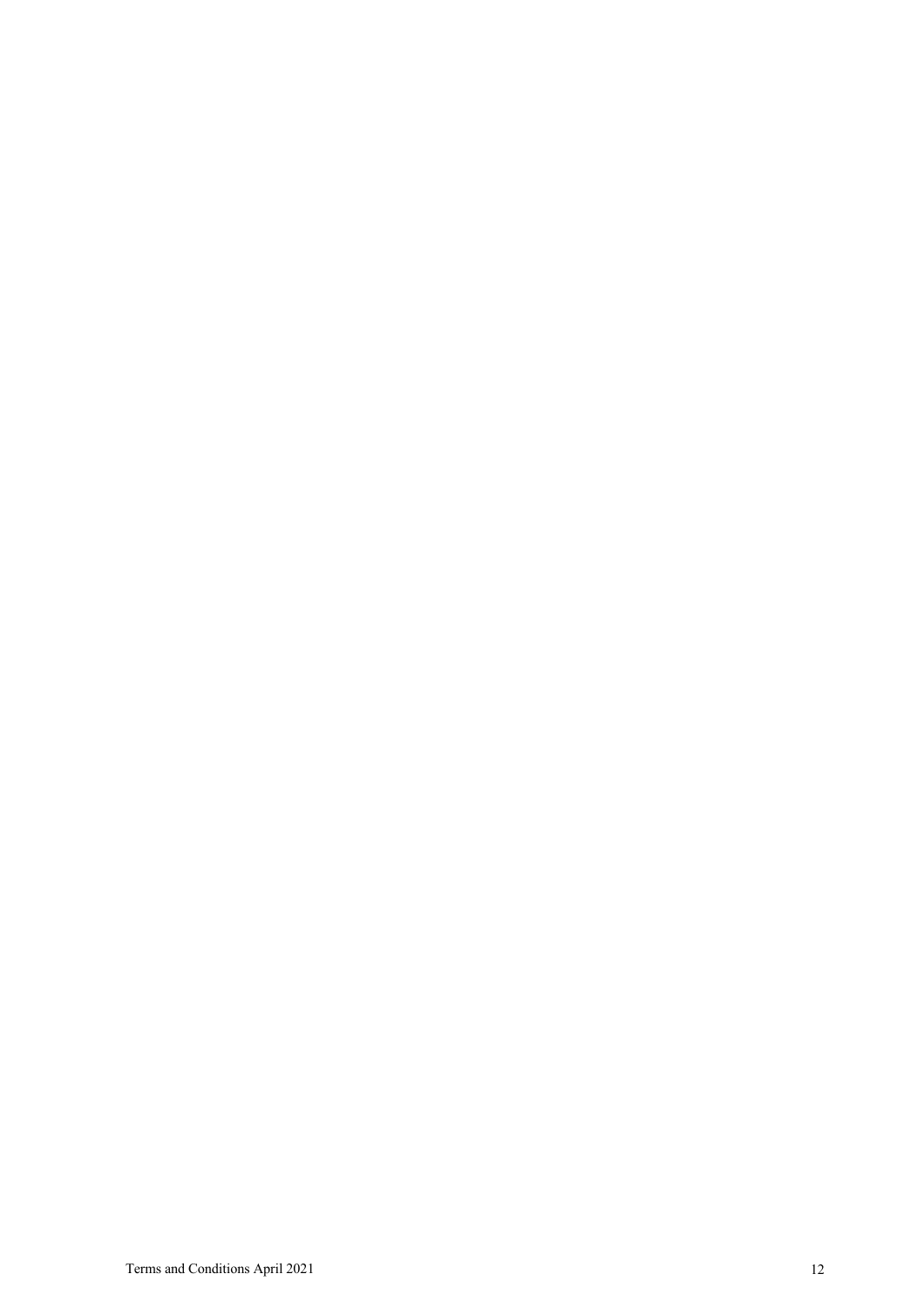#### **Schedule 2: Data and Information Security**

- 1.1 For the purposes of this Schedule 2 the terms "controller", "data subject", "joint controllers", "personal data", "process", "processor" and "processing" shall have the meanings given in the GDPR.
- 1.2 Client and Taskize warrant that each shall comply at all times with its obligations under the applicable DP Laws in respect of any Personal Data processed by it.
- 1.3 Client is the controller and Taskize is the processor for the purposes of the applicable DP Laws in respect of the processing of Personal Data input by a Client to Taskize Connect.
- 1.4 Taskize is the controller under the applicable DP Laws with regards to the Personal Data processing outlined in the Taskize Web Privacy Policy, whether such data is provided to Taskize by the relevant data subject or by the relevant Client. For the purposes of this paragraph 1.4, Taskize shall not be considered joint controllers with any such Client.
- 1.5 Client instructs Taskize to process the Personal Data, including to transfer Personal Data to any country which is not a Member State, only to the extent required to provide the Services in accordance with this Agreement.
- 1.6 Client will ensure that it has all necessary appropriate consents and notices in place to enable lawful transfer of the Personal Data to Taskize for the duration and purposes of the Agreement.
- 1.7 Client and Taskize acknowledge that Personal Data transferred between the Member States and the United Kingdom to the extent required to provide the Services under this Agreement shall be covered by the Adequacy Decision. In the event that the European Commission withdraws such Adequacy Decision, Taskize may, within 30 days of such withdrawal, unilaterally amend this Agreement to include the Standard Contractual Clauses in order to facilitate the continued transfer of such Personal Data between the Member States and the United Kingdom.
- 1.8 Taskize undertakes to the Client that it shall:
	- 1.8.1 process the Personal Data only in accordance with the Agreement or the Client's documented instructions from time to time unless required to do otherwise by law, in which case, to the extent permitted by law. If practicable, Taskize will inform the Client of this legal requirement prior to carrying out the processing;
	- 1.8.2 implement appropriate technical and organisational measures to protect Personal Data against unauthorised or unlawful processing and accidental destruction or loss;
	- 1.8.3 ensure that persons authorised to process Personal Data are obliged to keep the Personal Data confidential;
	- 1.8.4 not transfer any Personal Data outside of the European Economic Area except as required under this Agreement;
	- 1.8.5 taking into account the nature of the Processing and the information available to Taskize, assist the Client, at such Client's cost, in responding to any request from a Data Subject and in ensuring compliance with such Client's obligations under DP Laws with respect to security, breach notifications, impact assessments and consultations with supervisory authorities or regulators;
	- 1.8.6 notify the Client as soon as reasonably practicable on becoming aware of a Personal Data Breach;
	- 1.8.7 at the written direction of the Client, delete or return Personal Data and copies thereof to the Client on termination of the Agreement unless required by applicable law to store the Personal Data; and
	- 1.8.8 maintain complete and accurate records and information to demonstrate its compliance with this Schedule 2 and, at the Client's cost, allow for audits by the Client or such Client's designated auditor.
- 1.9 The Client agrees that Taskize may engage third parties as sub-processors to process Personal Data in order to assist Taskize to deliver the Service, provided that Taskize shall impose on such sub-processors written contractual obligations in relation to processing of Personal Data that are equivalent to those imposed on Taskize under this Agreement. The Taskize website (currently posted at www.taskize.com/sub-processors) list sub-processors that are currently engaged by Taskize to carry out processing activities on Personal Data on behalf of the Client. At least 30 days before Taskize engages any new sub-processor to carry out processing activities on Personal Data on behalf of the Client, Taskize will update the applicable website